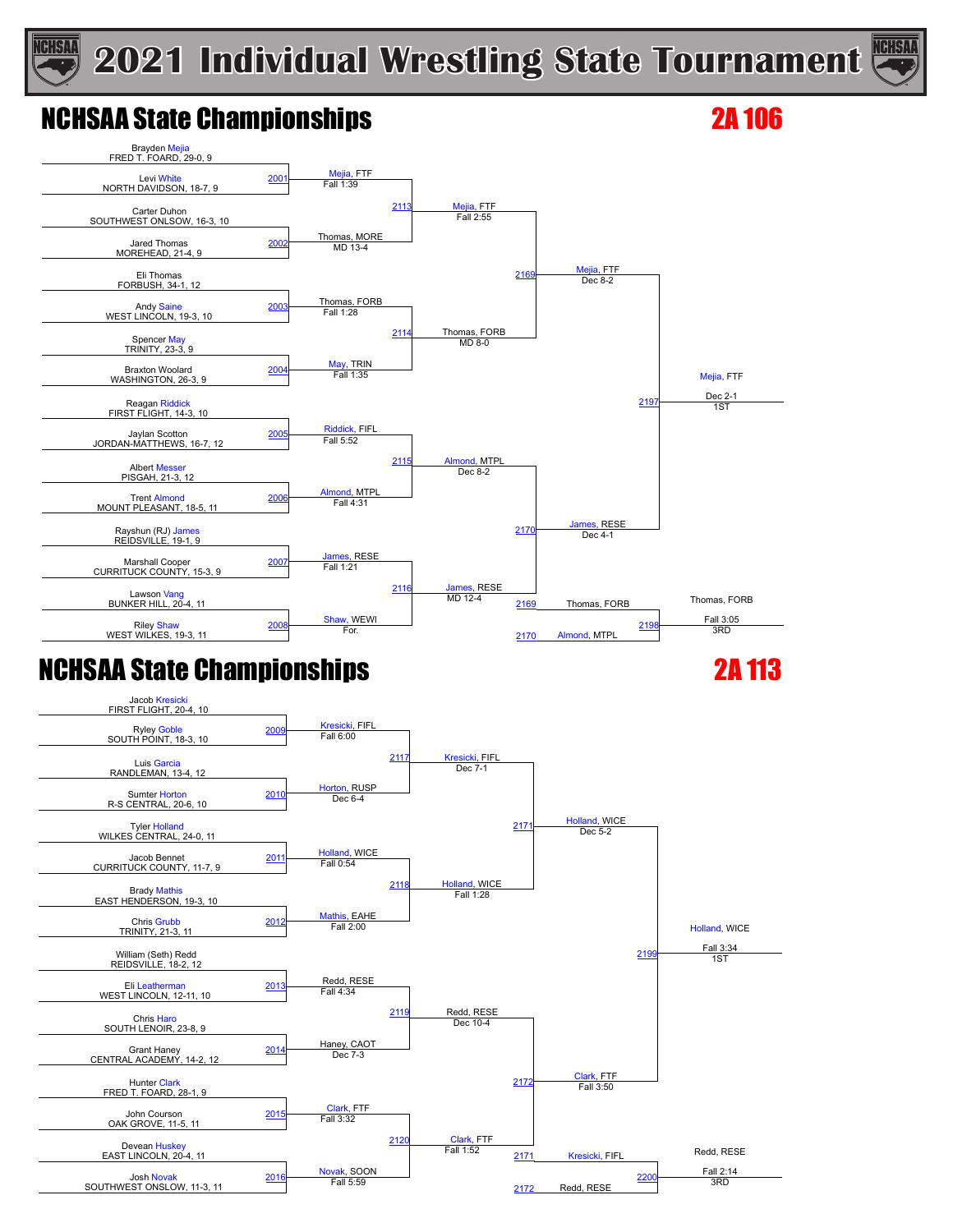## **2021 Individual Wrestling State Tournament**



## NCHSAA State Championships 2A 120

**CHSAA** 



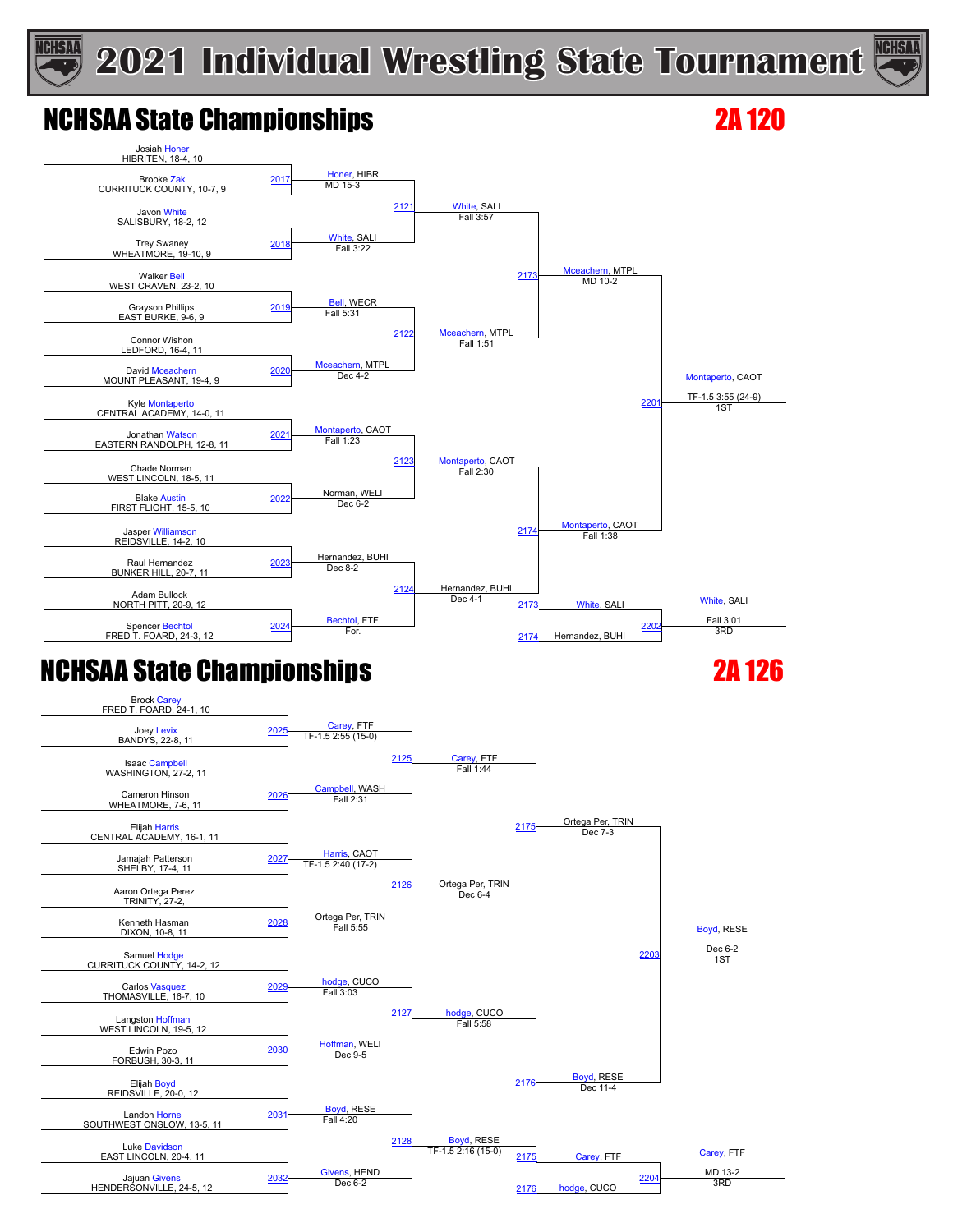



### NCHSAA State Championships 2A 132





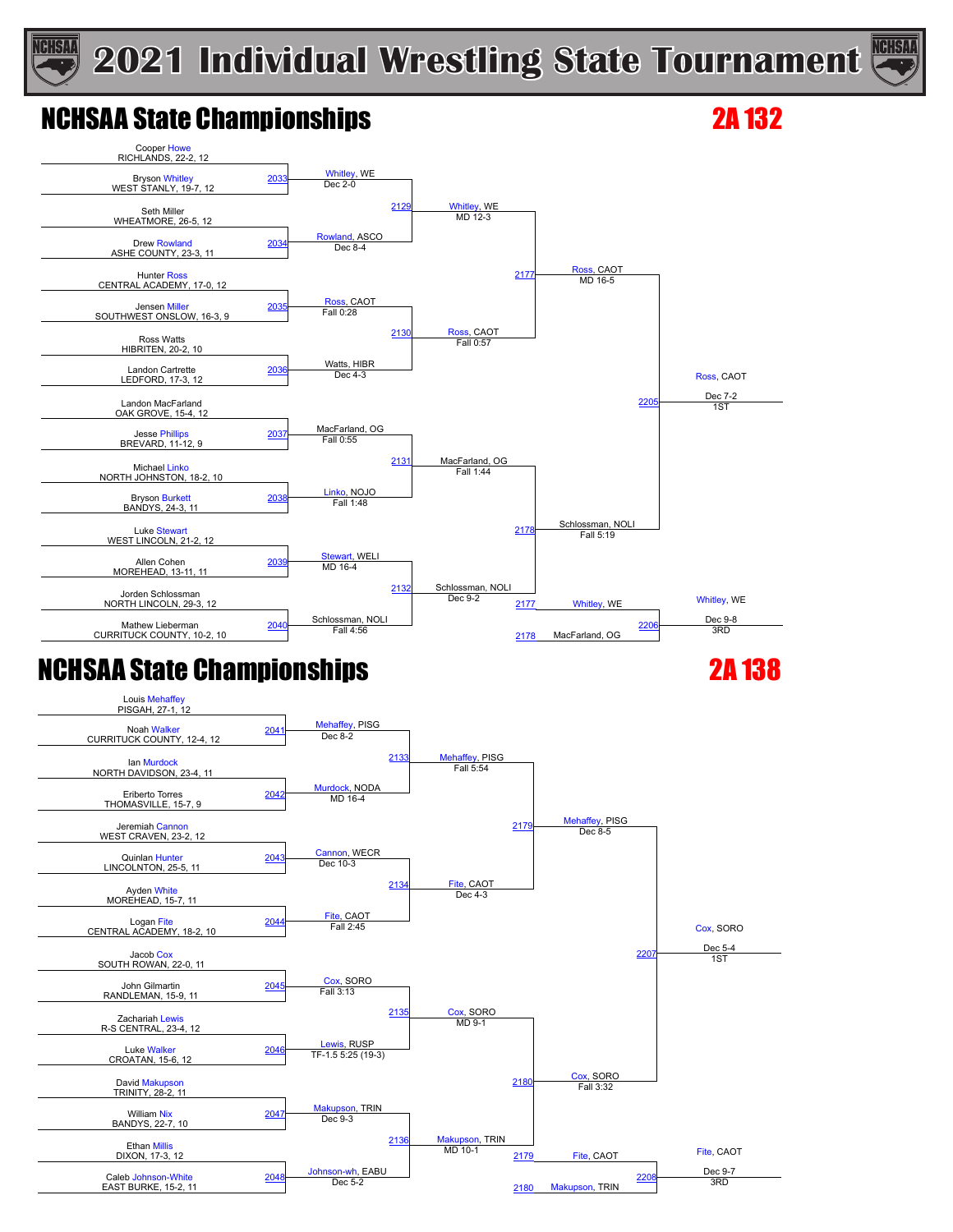## **2021 Individual Wrestling State Tournament**



### NCHSAA State Championships 2A 145

**ICHSAA** 



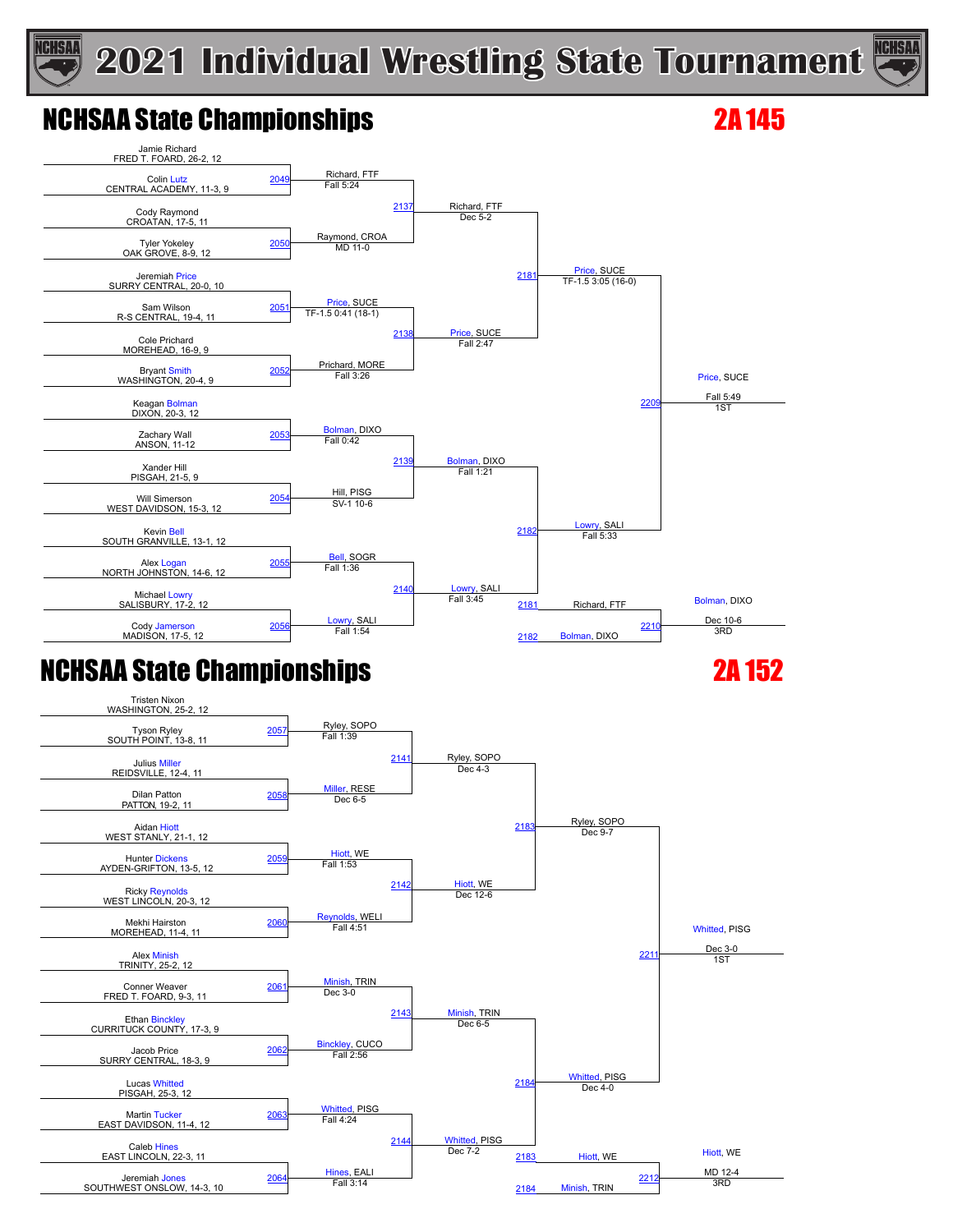#### **ICHSAA 2021 Individual Wrestling State Tournament**



## NCHSAA State Championships 2A 160





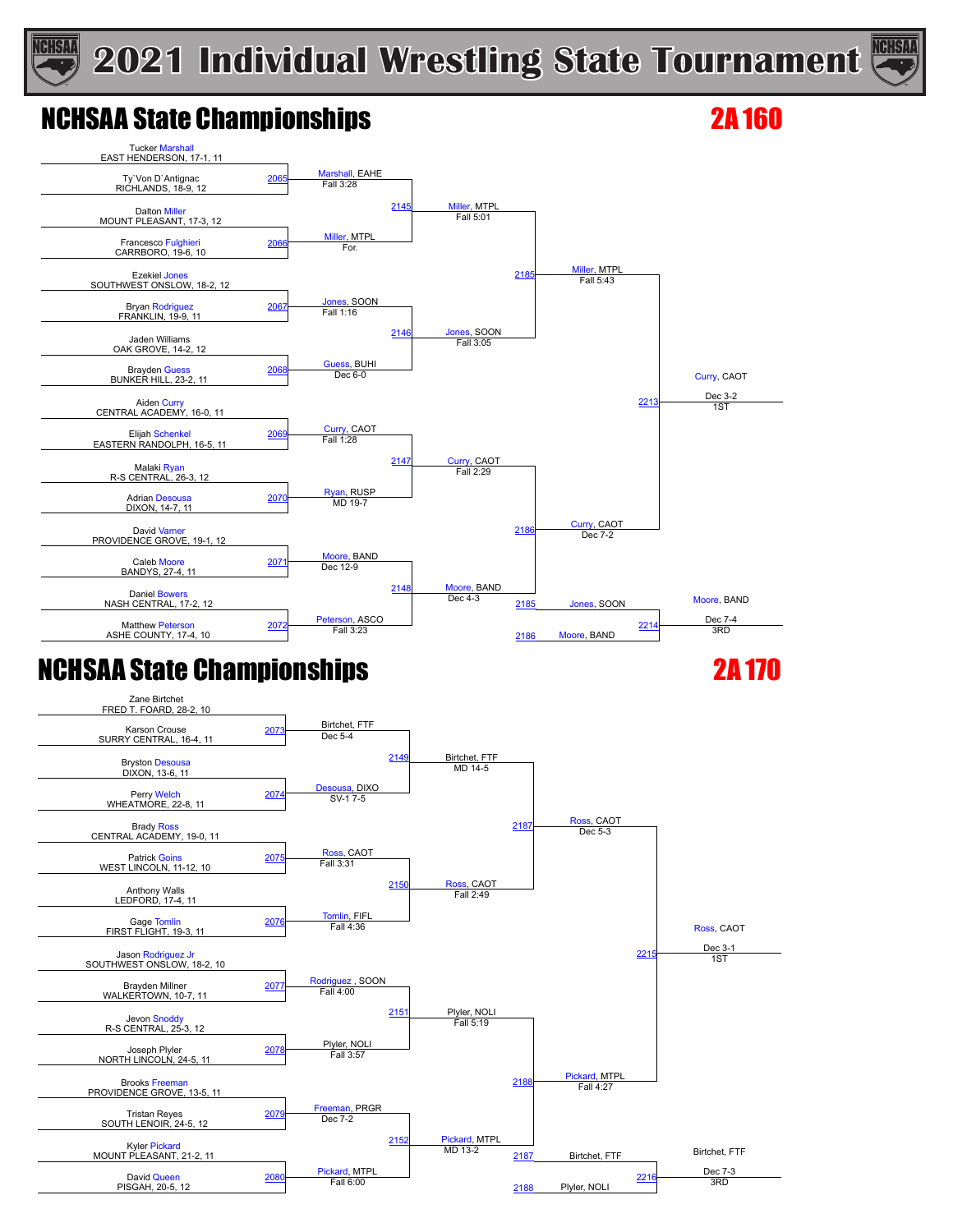## **2021 Individual Wrestling State Tournament**



### NCHSAA State Championships 2A 182

**ICHSAA**